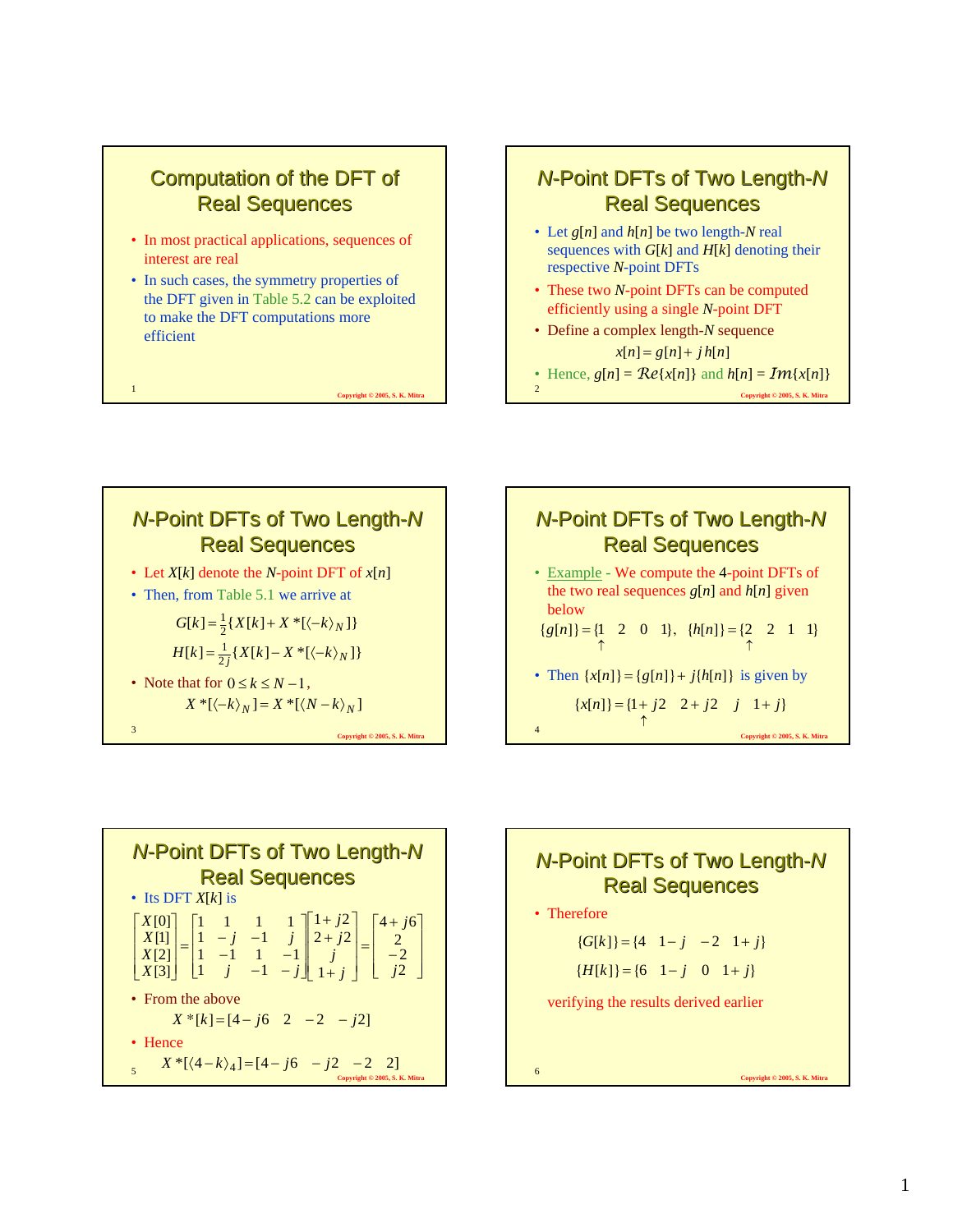









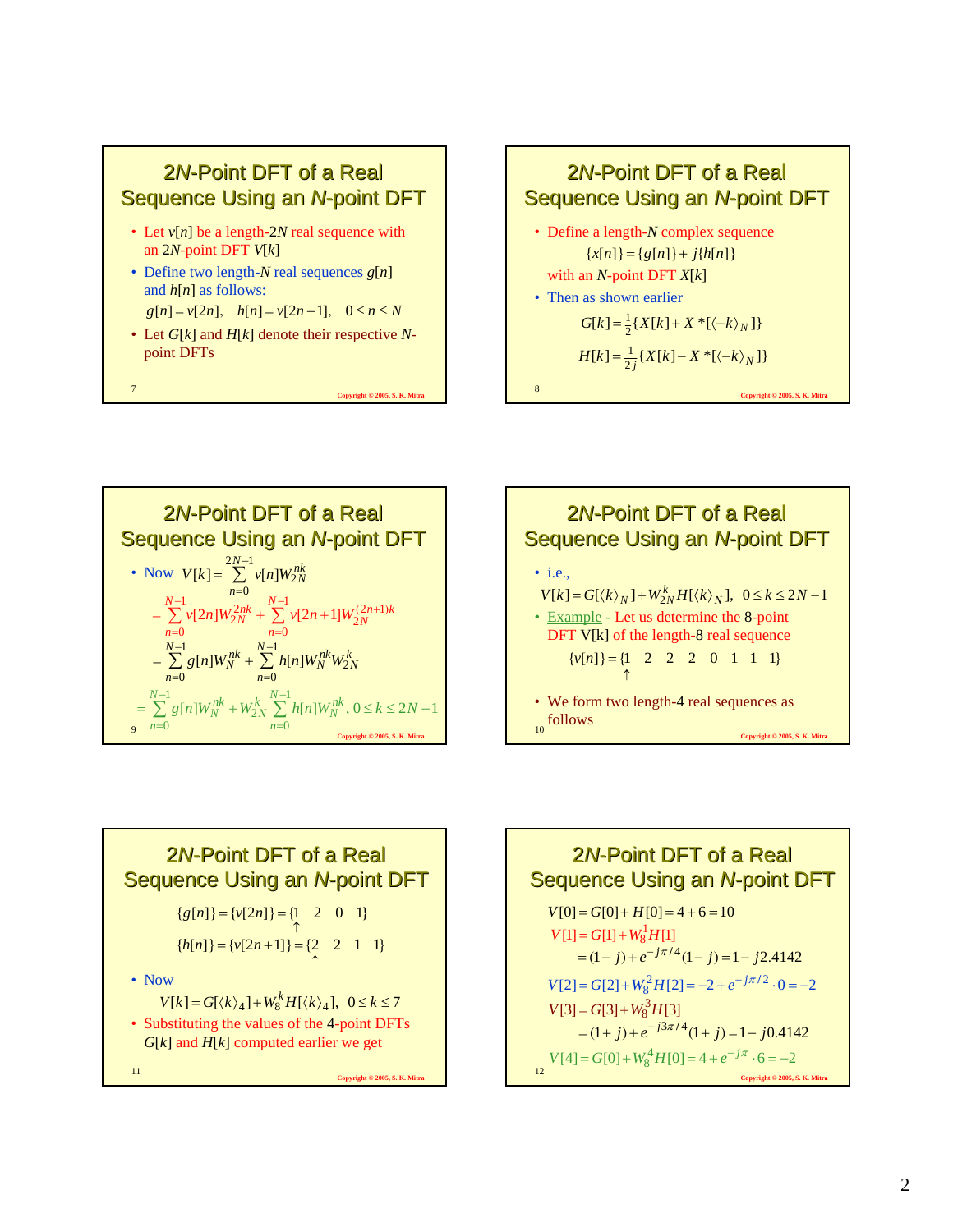







#### Linear Convolution of a Finite-Length Sequence with an Infinite-Length Sequence

• We next consider the DFT-based implementation of where  $h[n]$  is a finite-length sequence of length  $M$  and  $x[n]$  is an infinite length (or a  $y[n] = \sum_{n=0}^{M-1} h[\ell] x[n-\ell] = h[n] \otimes x[n]$ =  $=\sum_{n=0}^{M-1} h[\ell] x[n-\ell] =$  $\ell = 0$  $\ell$ ]  $x[n-\ell] = h[n]$  (\*

17  $\text{greater than } M$ )<br>Copyright © 2005, S. K. Mitra finite length sequence of length much

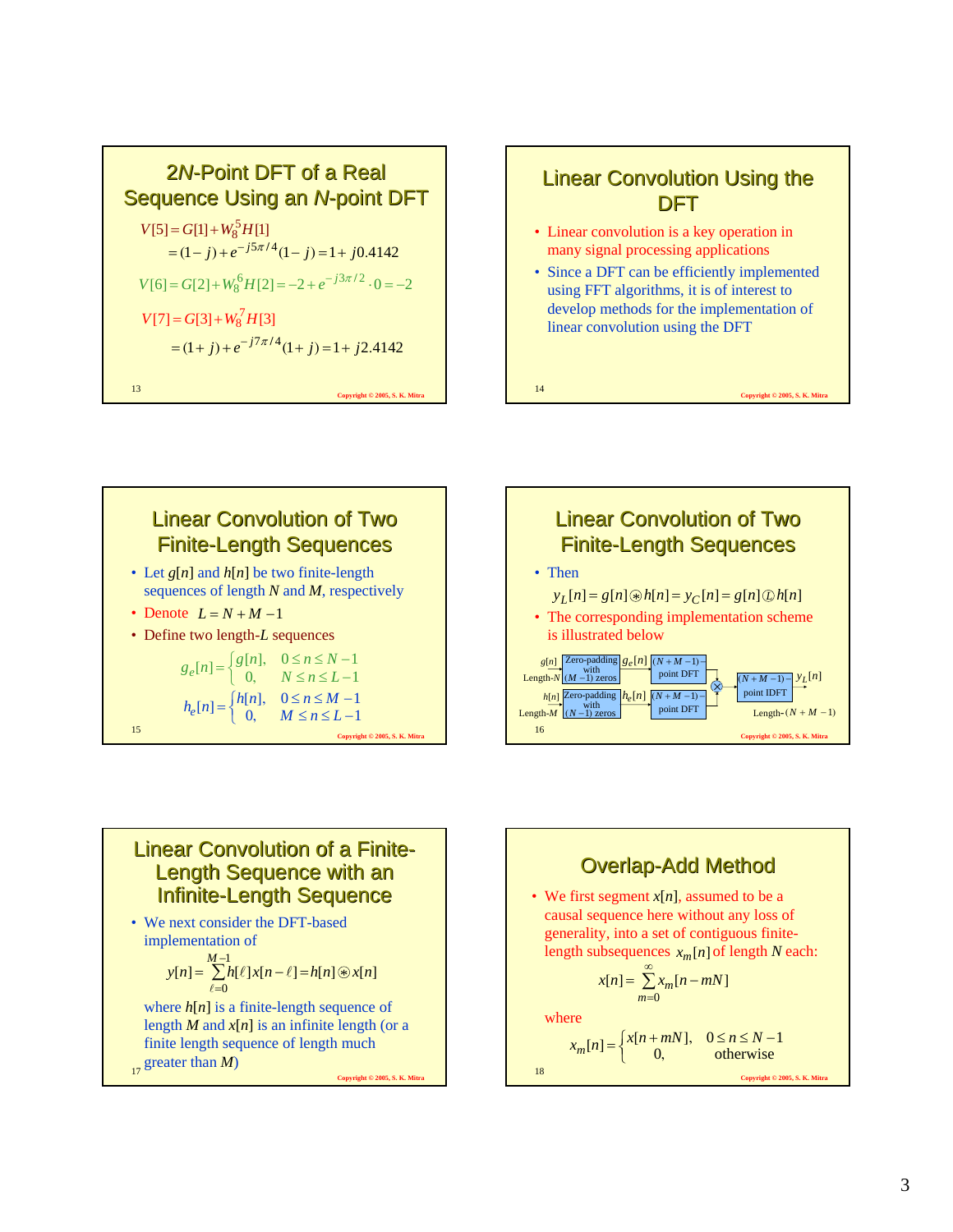



<sup>21</sup> **Copyright © 2005, S. K. Mitra Overlap-Add Method** • There is one more subtlety to take care of before we can implement using the DFT-based approach • Now the first convolution in the above sum,  $y_0[n] = h[n] \otimes x_0[n]$ , is of length  $N + M - 1$ and is defined for  $0 \le n \le N + M - 2$ ∑ ∞ =  $= \sum y_m [n$  $y[n] = \sum_{m=0}^{n} y_m[n-mN]$ 





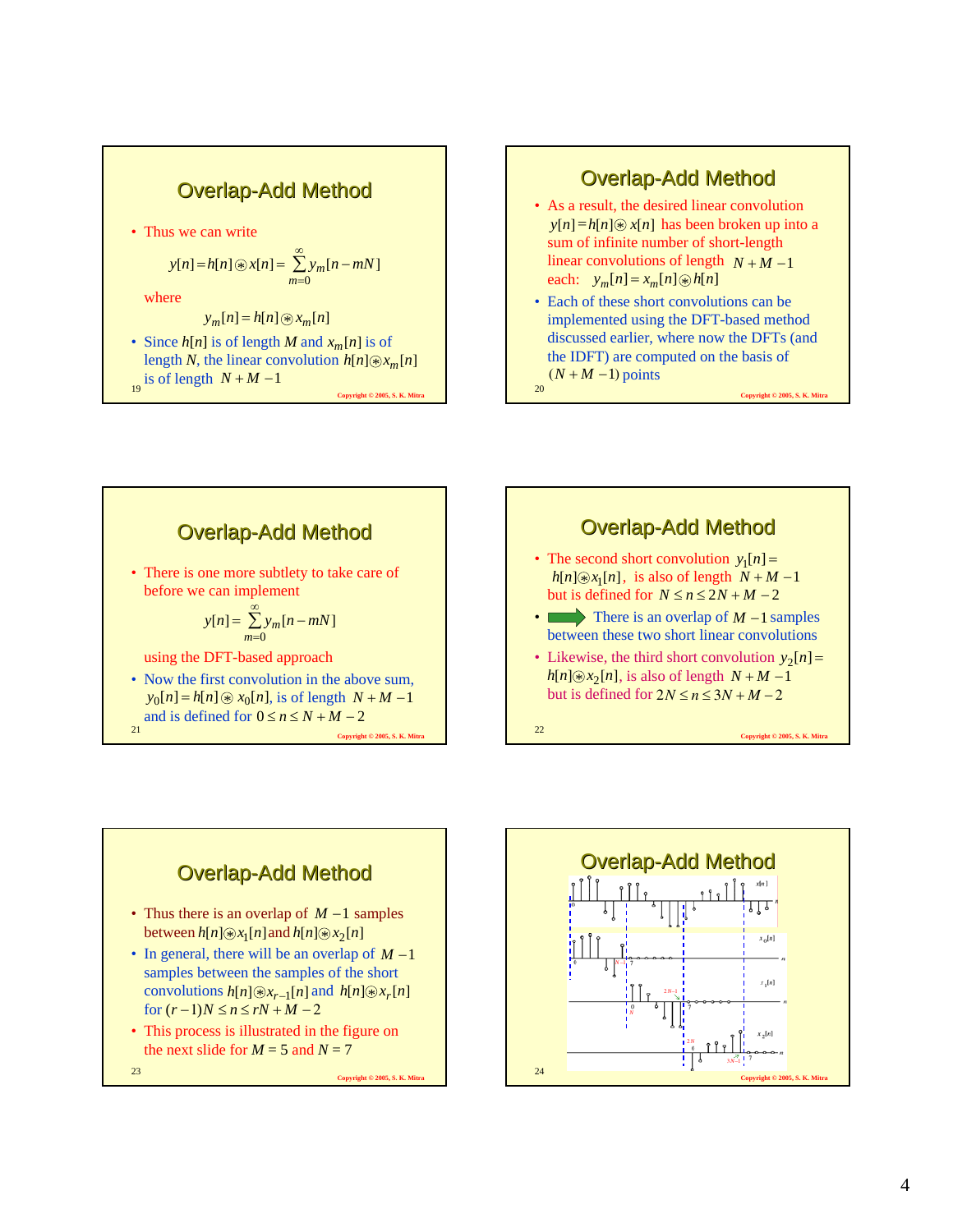





## **Overlap-Save Method**

- In implementing the overlap-add method using the DFT, we need to compute two  $(N + M - 1)$ -point DFTs and one  $(N + M - 1)$ point IDFT since the overall linear convolution was expressed as a sum of short-length linear convolutions of length  $(N + M - 1)$  each
- 29 **CONVOLUTION** Of length shorter than  $(N + M 1)$ <br>Convient © 2005, S. K. Mitra • It is possible to implement the overall linear convolution by performing instead circular



(*<sup>N</sup>* <sup>+</sup> *<sup>M</sup>* <sup>−</sup>1) <sup>30</sup> **Copyright © 2005, S. K. Mitra**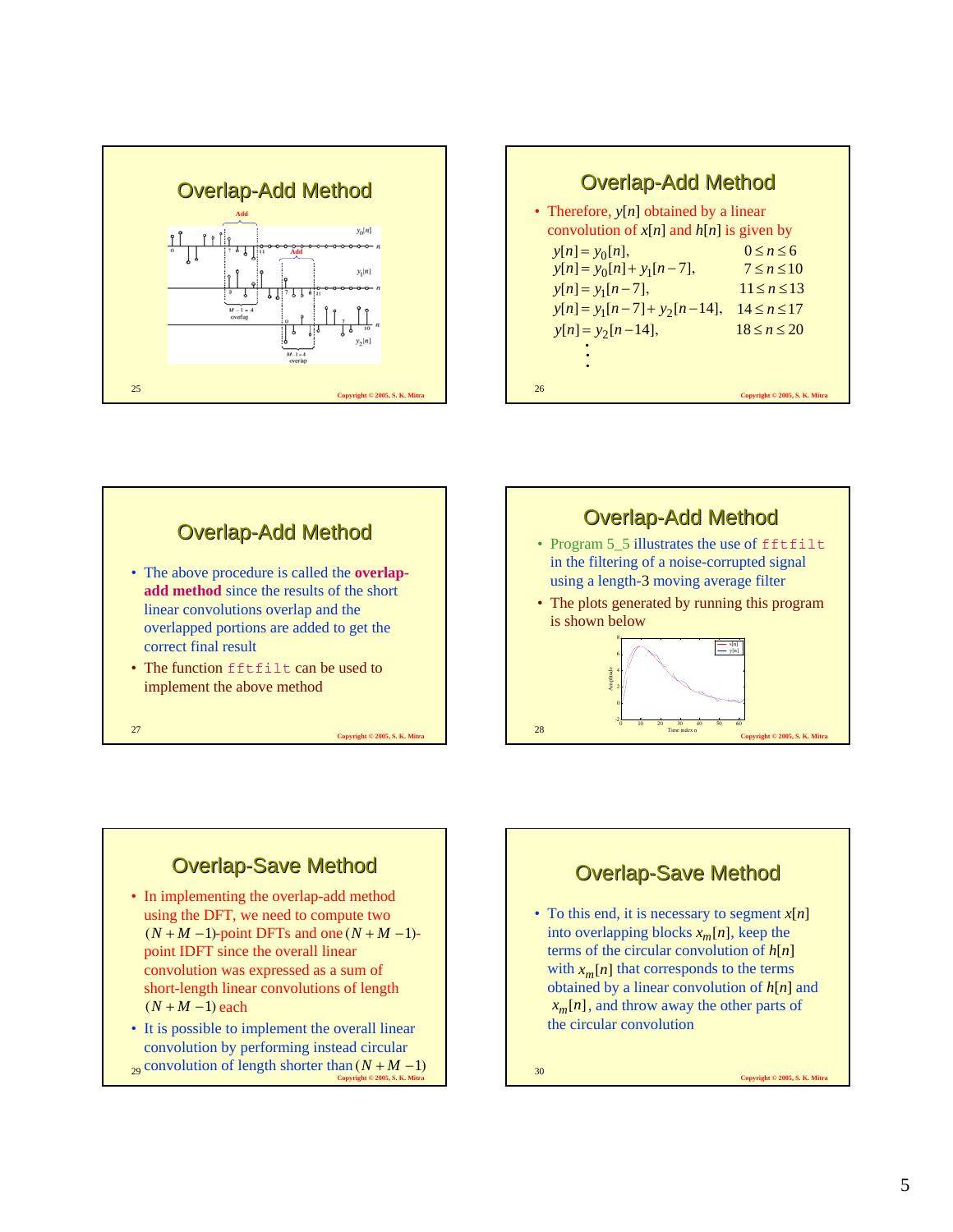

- To understand the correspondence between the linear and circular convolutions, consider a length-4 sequence  $x[n]$  and a length-3 sequence *h*[*n*]
- Let  $y_L[n]$  denote the result of a linear convolution of  $x[n]$  with  $h[n]$
- The six samples of  $y_L[n]$  are given by

<sup>31</sup> **Copyright © 2005, S. K. Mitra**

#### **Overlap-Save Method**

 $y_L[0] = h[0]x[0]$  $y_L[1] = h[0]x[1] + h[1]x[0]$  $y_L[2] = h[0]x[2] + h[1]x[1] + h[2]x[0]$  $y_L$ [3] =  $h$ [0]*x*[3] +  $h$ [1]*x*[2] +  $h$ [2]*x*[1]  $y_L[4] = h[1]x[3] + h[2]x[2]$  $y_L[5] = h[2]x[3]$ 

#### <sup>32</sup> **Copyright © 2005, S. K. Mitra**



## **Overlap-Save Method**

• If we compare the expressions for the samples of  $y_L[n]$  with the samples of  $y_C[n]$ , we observe that the first 2 terms of  $y_C[n]$  do not correspond to the first 2 terms of  $y_L[n]$ , whereas the last 2 terms of  $y_C[n]$  are precisely the same as the 3rd and 4th terms of  $y_L[n]$ , i.e.,  $y_L[0] \neq y_C[0], \qquad y_L[1] \neq y_C[1]$ 

<sup>34</sup> **Copyright © 2005, S. K. Mitra**  $y_L[2] = y_C[2], \qquad y_L[3] = y_C[3]$ 

# **Overlap-Save Method** • General case: *N*-point circular convolution of a length-*M* sequence *h*[*n*] with a length-*N* sequence  $x[n]$  with  $N > M$ • First  $M-1$  samples of the circular convolution are incorrect and are rejected • Remaining  $N - M + 1$  samples correspond

to the correct samples of the linear convolution of *h*[*n*] with *x*[*n*]

<sup>35</sup> **Copyright © 2005, S. K. Mitra**

**Overlap-Save Method** 

- Now, consider an infinitely long or very long sequence *x*[*n*]
- Break it up as a collection of smaller length (length-4) overlapping sequences  $x_m[n]$  as *x<sub>m</sub>*[*n*] = *x*[*n* + 2*m*], 0 ≤ *n* ≤ 3, 0 ≤ *m* ≤ ∞
- Next, form

 $w_m[n] = h[n] \oplus x_m[n]$ 

<sup>36</sup> **Copyright © 2005, S. K. Mitra**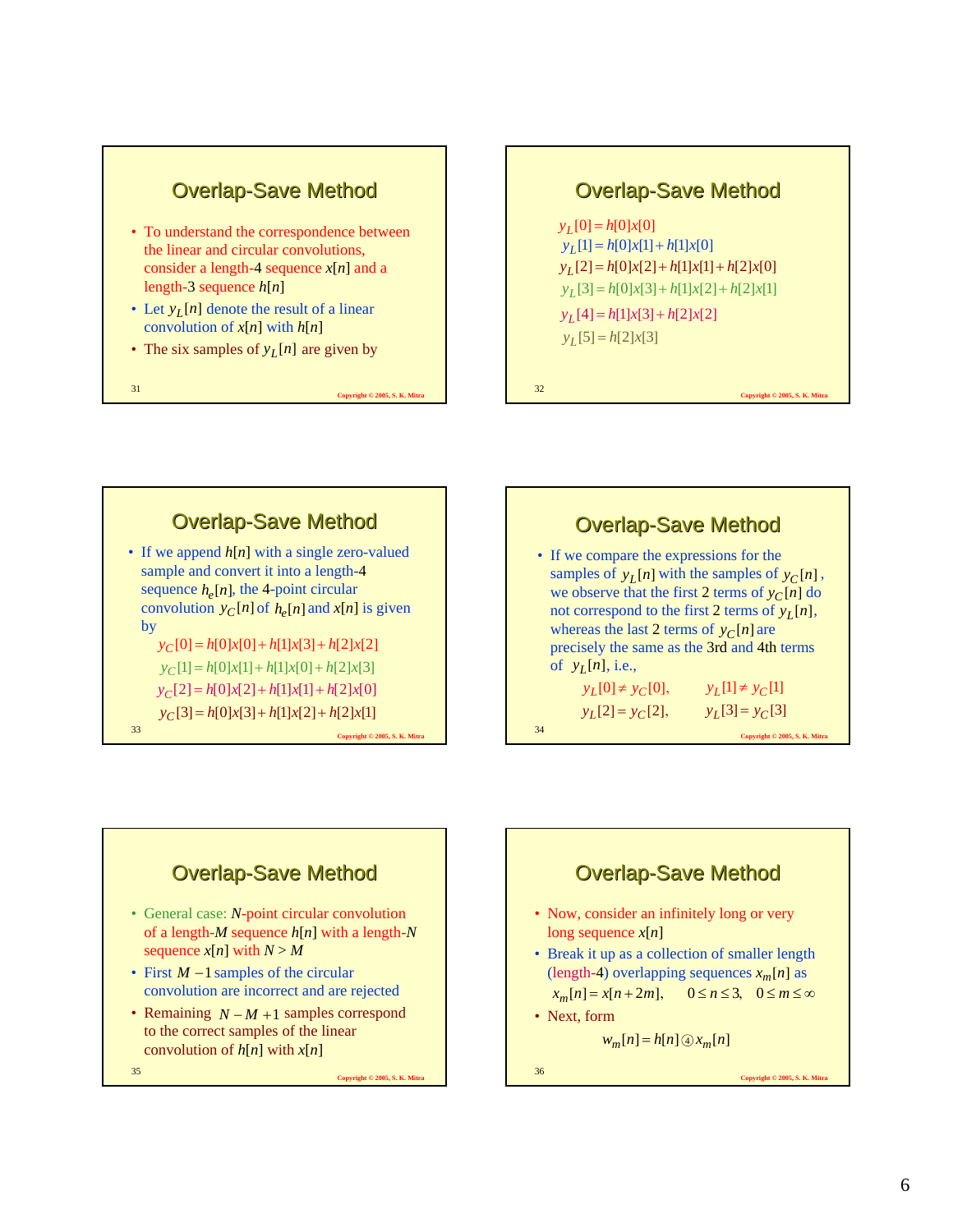#### <sup>38</sup> **Copyright © 2005, S. K. Mitra Overlap-Save Method**  $w_0[0] = h[0]x[0] + h[1]x[3] + h[2]x[2]$  $w_0[1] = h[0]x[1] + h[1]x[0] + h[2]x[3]$  $w_0[2] = h[0]x[2] + h[1]x[1] + h[2]x[0] = y[2] \leftarrow$ Save  $w_0[3] = h[0]x[3] + h[1]x[2] + h[2]x[1] = y[3] \leftarrow$ Save ←Reject ←Reject  $w_1[0] = h[0]x[2] + h[1]x[5] + h[2]x[4]$  $w_1[1] = h[0]x[3] + h[1]x[2] + h[2]x[5]$  $w_1[2] = h[0]x[4] + h[1]x[3] + h[2]x[2] = y[4] \leftarrow$ Save  $w_1[3] = h[0]x[5] + h[1]x[4] + h[2]x[3] = y[5] \leftarrow$ Save ←Reject ←Reject

# <sup>39</sup> **Copyright © 2005, S. K. Mitra Overlap-Save Method**  $w_2[0] = h[0]x[4] + h[1]x[5] + h[2]x[6] \leftarrow$  Reject  $w_2[1] = h[0]x[5] + h[1]x[4] + h[2]x[7] \leftarrow$  Reject  $w_2[2] = h[0]x[6] + h[1]x[5] + h[2]x[4] = y[6] \leftarrow$ Save  $w_2[3] = h[0]x[7] + h[1]x[6] + h[2]x[5] = y[7] \leftarrow$ Save

**Overlap-Save Method** 

 $w_m[0] = h[0]x_m[0] + h[1]x_m[3] + h[2]x_m[2]$  $w_m[1] = h[0]x_m[1] + h[1]x_m[0] + h[2]x_m[3]$  $w_m[2] = h[0]x_m[2] + h[1]x_m[1] + h[2]x_m[0]$  $w_m[3] = h[0]x_m[3] + h[1]x_m[2] + h[2]x_m[1]$ 

• Computing the above for  $m = 0, 1, 2, 3, \ldots$ , and substituting the values of  $x_m[n]$  we

• Or, equivalently,

 $37$  arrive at

<sup>37</sup> **Copyright © 2005, S. K. Mitra**

# **Overlap-Save Method** • It should be noted that to determine *y*[0] and

*y*[1], we need to form  $x_{-1}[n]$ : and compute  $w_{-1}[n] = h[n] ⊕ x_{-1}[n]$  for  $0 \le n \le 3$ reject  $w_{-1}[0]$  and  $w_{-1}[1]$ , and save  $w_{-1}[2] = y[0]$ and  $w_{-1}[3] = y[1]$  $x_{-1}[0] = 0, \quad x_{-1}[1] = 0,$  $[x_{-1}[2] = x[0], \quad x_{-1}[3] = x[1]$ 

<sup>40</sup> **Copyright © 2005, S. K. Mitra**

# <sup>41</sup> **Copyright © 2005, S. K. Mitra Overlap-Save Method** • General Case: Let *h*[*n*] be a length-*N* sequence • Let  $x_m[n]$  denote the *m*-th section of an infinitely long sequence  $x[n]$  of length  $N$ and defined by with  $M < N$ *x<sub>m</sub>*[*n*] = *x*[*n* + *m*(*N* − *m* + 1)], 0 ≤ *n* ≤ *N* − 1